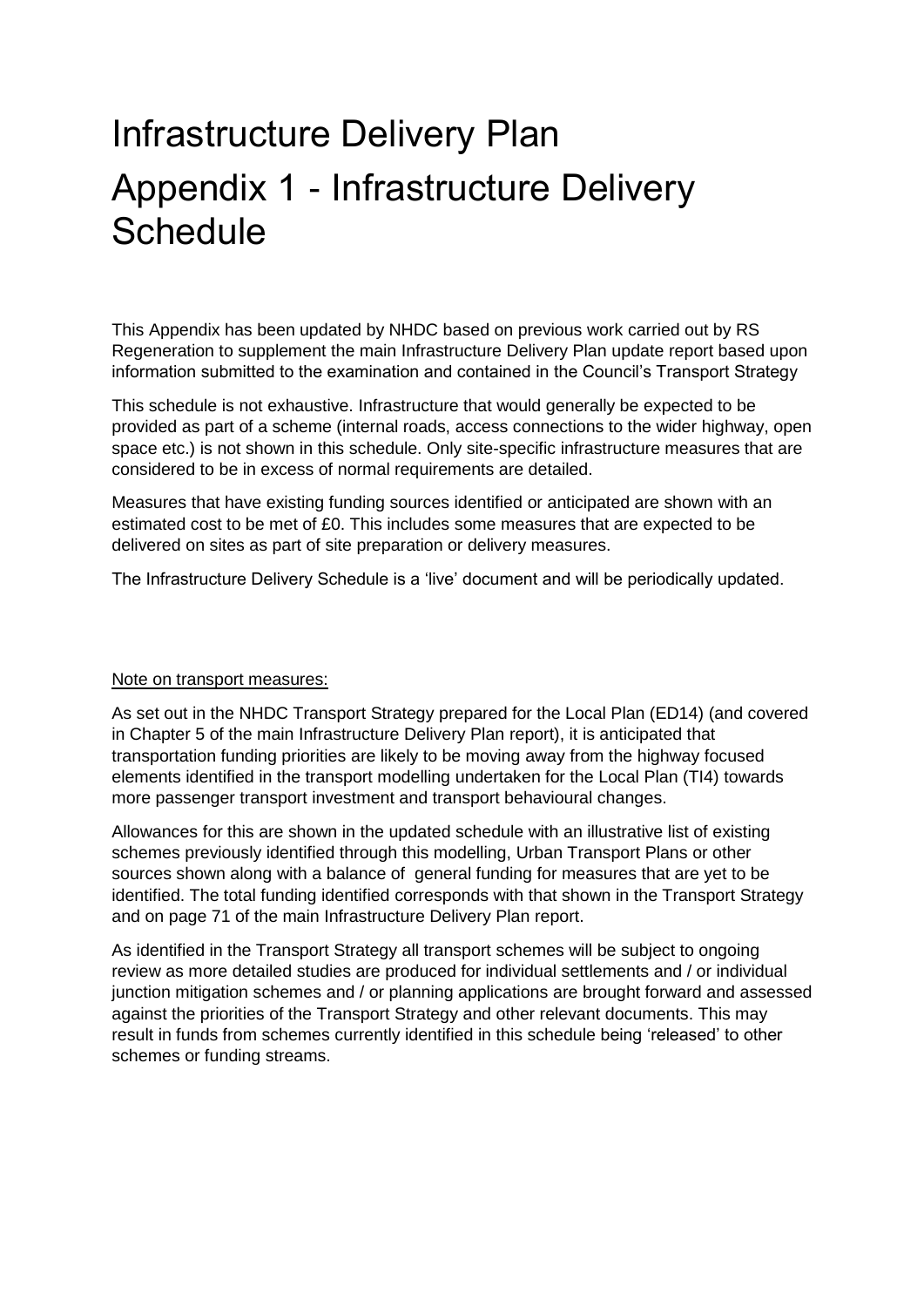The tables below and overleaf set out details of the known infrastructure projects currently identified to support the Local Plan over the years 2011- 2031. As further schemes are identified, or schemes are updated or replaced as a consequence of further investigations, they will be added to or removed from the schedule.

| <b>Infrastructure</b><br>Category | <b>Infrastructure Item</b>    | Est. cost<br>to be met<br>(E000) | <b>Funding</b><br><b>Sources</b> | <b>Delivery</b><br><b>Partners</b> | <b>Timescale for</b><br><b>Delivery</b> | Source / notes                    |
|-----------------------------------|-------------------------------|----------------------------------|----------------------------------|------------------------------------|-----------------------------------------|-----------------------------------|
| <b>Transport</b>                  |                               |                                  |                                  |                                    |                                         |                                   |
|                                   |                               |                                  |                                  |                                    |                                         |                                   |
| A1(M)                             | SMART motorway all lane       | 0                                | Highways                         | <b>HE</b>                          | 2017-2021                               | Fully funded by Highways          |
|                                   | running J6-J8                 |                                  | England                          |                                    |                                         | England (HE).                     |
| Woolgrove                         | Signal controlled system at   | 323                              | CIL or pooled                    | HCC, NHDC                          | $2022 - 26$                             | Off-site highway mitigation       |
| Road/Cambridge                    | junction                      |                                  | s106 contributions               |                                    |                                         | schemes identified in Local       |
| Rd/Willian Rd,                    |                               |                                  | from new                         |                                    |                                         | Plan modelling (TI4) and          |
| Hitchin                           |                               |                                  | development                      |                                    |                                         | reviewed through the              |
| Pirton Road/ A505/                | Change to a signal controlled | 842                              | likely to form                   | HCC, NHDC                          | $2022 - 26$                             | <b>Transport Strategy process</b> |
| <b>Upper Tilehouse</b>            | junction                      |                                  | significant                      |                                    |                                         | as being required                 |
| St/Wratten Rd,                    |                               |                                  | component of                     |                                    |                                         |                                   |
| Hitchin                           |                               |                                  | funding.                         |                                    |                                         | All mitigation schemes to be      |
| <b>Upper Tilehouse</b>            | Change to a signal controlled | 1485                             |                                  | HCC, NHDC                          | $2022 - 26$                             | reviewed against Transport        |
| St/ A602/ Paynes                  | junction                      |                                  | However, need                    |                                    |                                         | Strategy priorities to ensure     |
| Park, Hitchin                     |                               |                                  | for a number of                  |                                    |                                         | appropriate provision is          |
| Hitchin Road / Arch               | Change of junction priorities | 19                               | schemes arises                   | HCC, NHDC                          | $2017 - 21$                             | made for all modes as             |
| Rd, Hitchin                       |                               |                                  | without addition of              |                                    |                                         | detailed schemes are              |
| A602/B656/                        | Widening approach arms and    | 1221                             | Local Plan growth                | HCC, NHDC                          | $2017 - 21$                             | developed                         |
| Gosmore Rd/St                     | signalling                    |                                  | and other                        |                                    |                                         |                                   |
| John's Rd, Hitchin                |                               |                                  | transport and                    |                                    |                                         | These schemes, or                 |
| $A1(M)$ J9                        | Signalised entries to the     | 495                              | infrastructure                   | HCC, NHDC,                         | $2022 - 26$                             | alternates delivering             |
| Letchworth                        | roundabout                    |                                  | funding sources                  | Highways                           |                                         | equivalent benefits, required     |
| Gate/A505,                        |                               |                                  | may contribute                   | England                            |                                         | to support strategy of the        |
| Letchworth                        |                               |                                  |                                  |                                    |                                         | Plan.                             |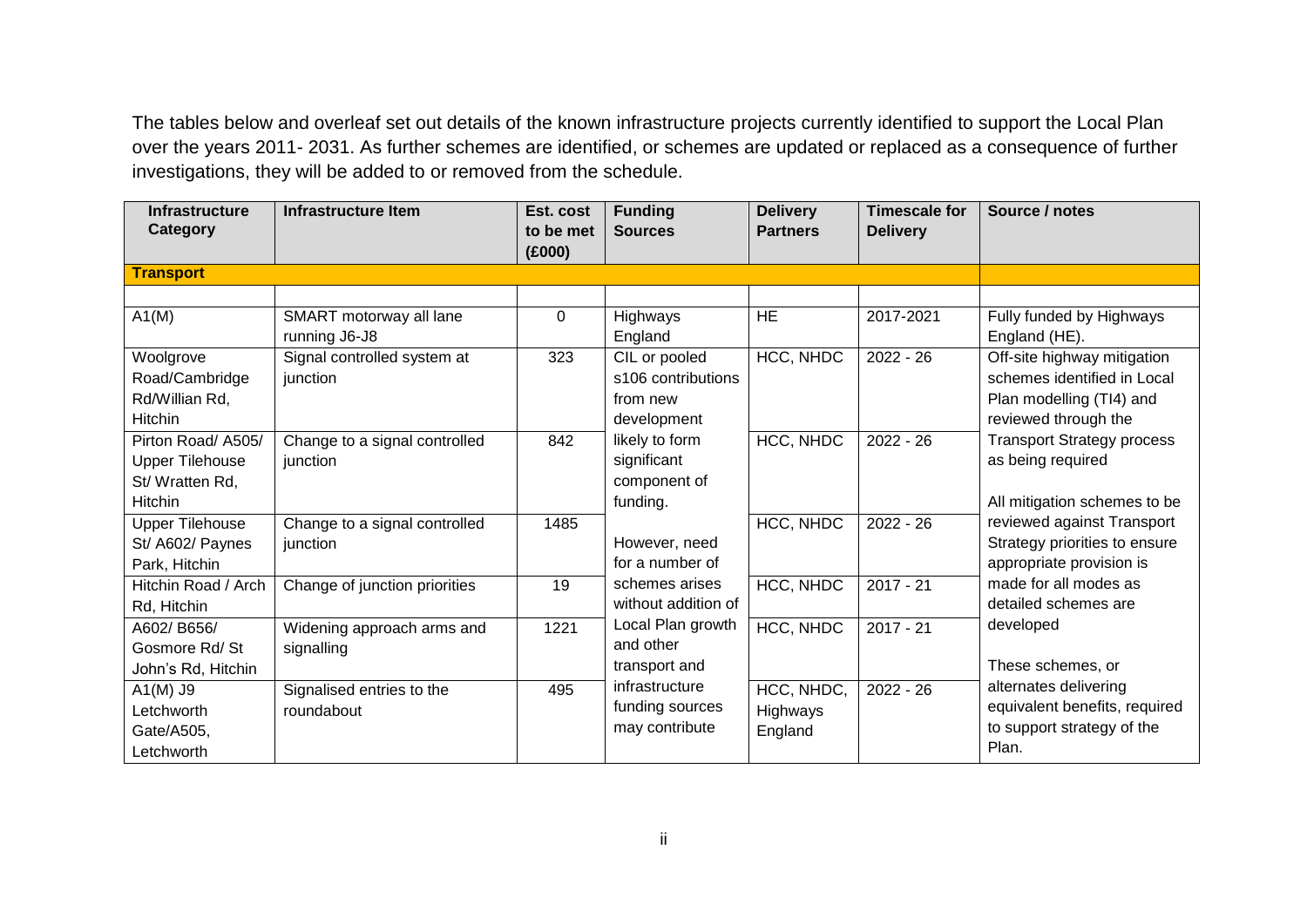| <b>Infrastructure Item</b><br><b>Infrastructure</b><br>Category | Est. cost<br>to be met | <b>Funding</b><br><b>Sources</b> | <b>Delivery</b><br><b>Partners</b> | <b>Timescale for</b><br><b>Delivery</b> | Source / notes                                     |
|-----------------------------------------------------------------|------------------------|----------------------------------|------------------------------------|-----------------------------------------|----------------------------------------------------|
|                                                                 | (E000)                 |                                  |                                    |                                         |                                                    |
| A1(M) J8/A602,<br>Signalised entries to the                     | 800                    |                                  | HCC, NHDC,                         | $2022 - 26$                             |                                                    |
| roundabout and associated work<br>Stevenage                     |                        |                                  | Highways                           |                                         |                                                    |
|                                                                 |                        |                                  | England                            |                                         |                                                    |
| <b>Station</b><br>Signal optimisation with mini                 | 666                    |                                  | HCC, NHDC                          | $2017 - 21$                             |                                                    |
| Road/Royston<br>roundabout                                      |                        |                                  |                                    |                                         |                                                    |
| Rd/Clothall Rd,                                                 |                        |                                  |                                    |                                         |                                                    |
| <b>Baldock</b>                                                  |                        |                                  |                                    |                                         |                                                    |
| A505 / Norton<br>Signal optimisation                            | 591                    |                                  | HCC, NHDC                          | 2017-21                                 |                                                    |
| Way, Letchworth                                                 |                        |                                  |                                    |                                         |                                                    |
| <b>TBC</b><br>A1072 Martins                                     | <b>TBC</b>             | CIL or s106                      | HCC, NHDC,                         | 2022-26                                 | Identified as a highway                            |
| Way / Canterbury                                                |                        |                                  | <b>SBC</b>                         |                                         | mitigation scheme in local                         |
| Way, Stevenage                                                  |                        |                                  |                                    |                                         | plan testing but now more                          |
|                                                                 |                        |                                  |                                    |                                         | likely to involve exploration of                   |
|                                                                 |                        |                                  |                                    |                                         | (e.g.) bus priority measures                       |
|                                                                 |                        |                                  |                                    |                                         | to meet aims of Stevenage                          |
|                                                                 |                        |                                  |                                    |                                         | Mobility Strategy. Monitor<br>and manage fund (see |
|                                                                 |                        |                                  |                                    |                                         | below) provides potential                          |
|                                                                 |                        |                                  |                                    |                                         | funding source,                                    |
| B197 Graveley<br>Remodelled junction                            | $\Omega$               | Development                      | HCC, NHDC,                         | 2022-26                                 | Identified as a highway                            |
| Road / North Road,                                              |                        | north of                         | SBC,                               |                                         | mitigation scheme in local                         |
| Graveley                                                        |                        | Stevenage                        | Croudace                           |                                         | plan testing but also location                     |
|                                                                 |                        | supplemented by                  | Homes                              |                                         | of potential access to north of                    |
|                                                                 |                        | other sources as                 |                                    |                                         | Stevenage. Costs assumed                           |
|                                                                 |                        | required                         |                                    |                                         | to be met by new                                   |
|                                                                 |                        |                                  |                                    |                                         | development as part of s278                        |
|                                                                 |                        |                                  |                                    |                                         | works for purposes of this                         |
|                                                                 |                        |                                  |                                    |                                         |                                                    |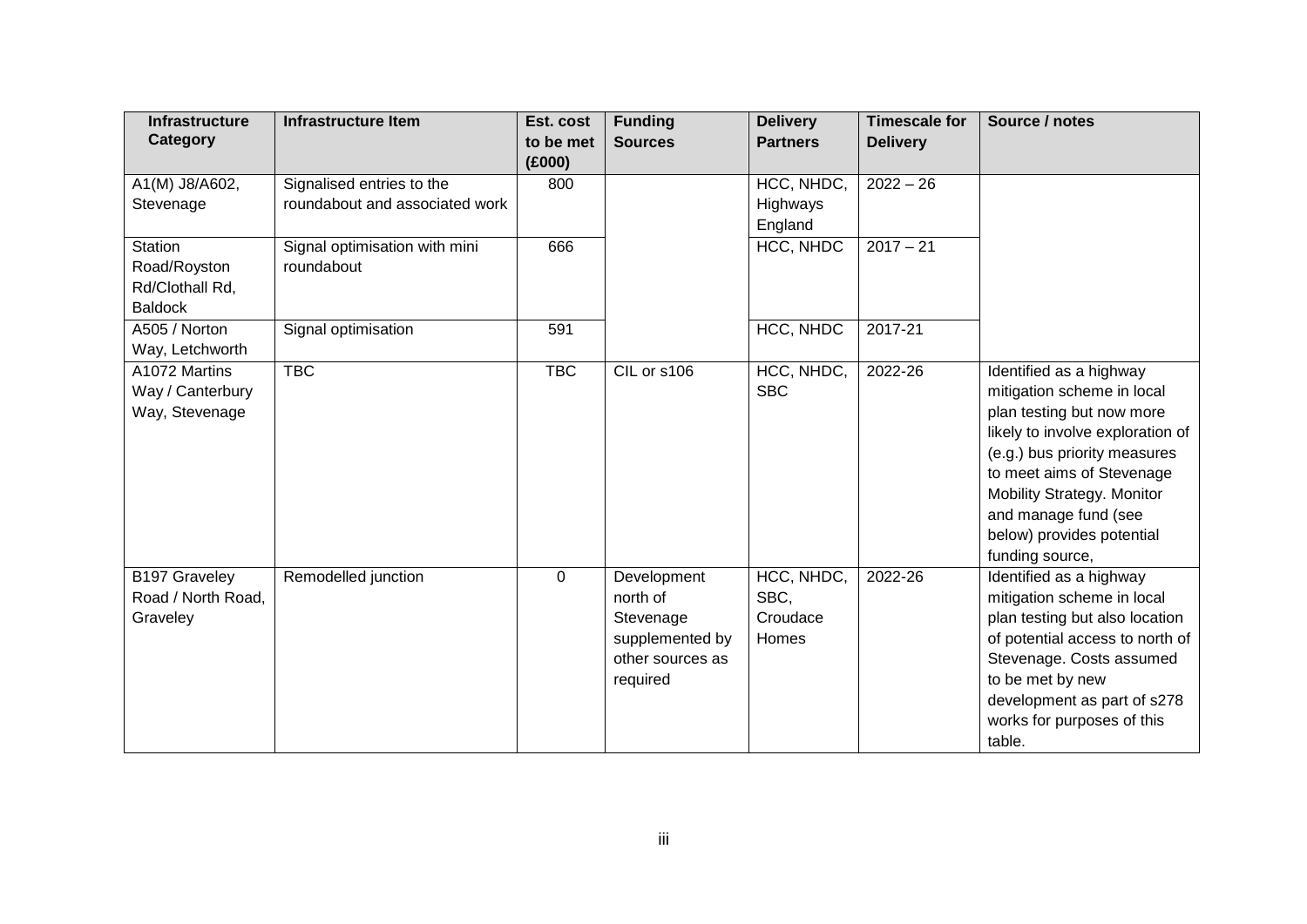| <b>Infrastructure</b> | <b>Infrastructure Item</b>         | Est. cost        | <b>Funding</b>     | <b>Delivery</b> | <b>Timescale for</b> | Source / notes                     |
|-----------------------|------------------------------------|------------------|--------------------|-----------------|----------------------|------------------------------------|
| Category              |                                    | to be met        | <b>Sources</b>     | <b>Partners</b> | <b>Delivery</b>      |                                    |
|                       |                                    | (£000)           |                    |                 |                      |                                    |
| Upgrading             | 3 key junctions (Bedford           | 487              | CIL or pooled      | HCC, NHDC       | $2017 - 31$          | Urban Transport Plans or           |
| pedestrian            | Road/Fishponds Road, and           |                  | s106 contributions |                 |                      | other modelling                    |
| crossings at 3        | approaches to the Hitchin Hill     |                  | from new           |                 |                      |                                    |
| locations across      | roundabouts) as identified in the  |                  | development        |                 |                      | Schemes support the aims           |
| Hitchin               | UTP. Involves upgrading and        |                  | likely to form     |                 |                      | and aspirations of the             |
|                       | where possible new Toucan          |                  | significant        |                 |                      | <b>Transport Strategy and will</b> |
|                       | crossings                          |                  | component of       |                 |                      | deliver wider benefits but         |
| General footway       | Includes new lighting and          | 20               | funding.           |                 |                      | have not specifically been         |
| improvements          | signing                            |                  |                    |                 |                      | identified as pre-requisites to    |
| across Hitchin to     |                                    |                  | However other      |                 |                      | support proposals in the           |
| improve pedestrian    |                                    |                  | transport and      |                 |                      | Local Plan. However, they          |
| links to industrial   |                                    |                  | infrastructure     |                 |                      | are illustrative of the types of   |
| areas                 |                                    |                  | funding sources    |                 |                      | schemes that will be               |
| Cycling - general     | Includes advance stop lines,       | 49               | may contribute     |                 |                      | identified through this            |
| initiatives around    | improved signage and covered       |                  |                    |                 |                      | process, have been                 |
| Hitchin               | parking in the town centre         |                  |                    |                 |                      | considered through the             |
| Cycling - routes      | A total of 6 new routes plus       | 631              |                    |                 |                      | Transport Strategy and are         |
| from town             | crossing at Nightingale Road       |                  |                    |                 |                      | included to demonstrate            |
| centre/railway        | (also benefits pedestrians)        |                  |                    |                 |                      | consideration of realistic         |
| station to other      |                                    |                  |                    |                 |                      | schemes and estimates.             |
| parts of Hitchin      |                                    |                  |                    |                 |                      |                                    |
| Hitchin integrated    | A strategy to bring together       | 60               |                    |                 |                      | Schemes to be reassessed           |
| strategy for          | public transport, cycling, walking |                  |                    |                 |                      | as part of settlement or           |
| marketing             | and highway schemes                |                  |                    |                 |                      | area-based studies                 |
| sustainable modes     |                                    |                  |                    |                 |                      | required by the Transport          |
| Upgrade bus stops     | Including Kassel kerbing,          | $\overline{210}$ |                    | HCC, NHDC,      |                      | Strategy and through               |
| in Hitchin            | shelters level boarding etc.       |                  |                    | <b>Bus</b>      |                      | transport assessments              |
|                       | Allowance here is for 10 stops     |                  |                    | Operators       |                      | produced to support planning       |
|                       |                                    |                  |                    |                 |                      | applications.                      |
|                       |                                    |                  |                    |                 |                      |                                    |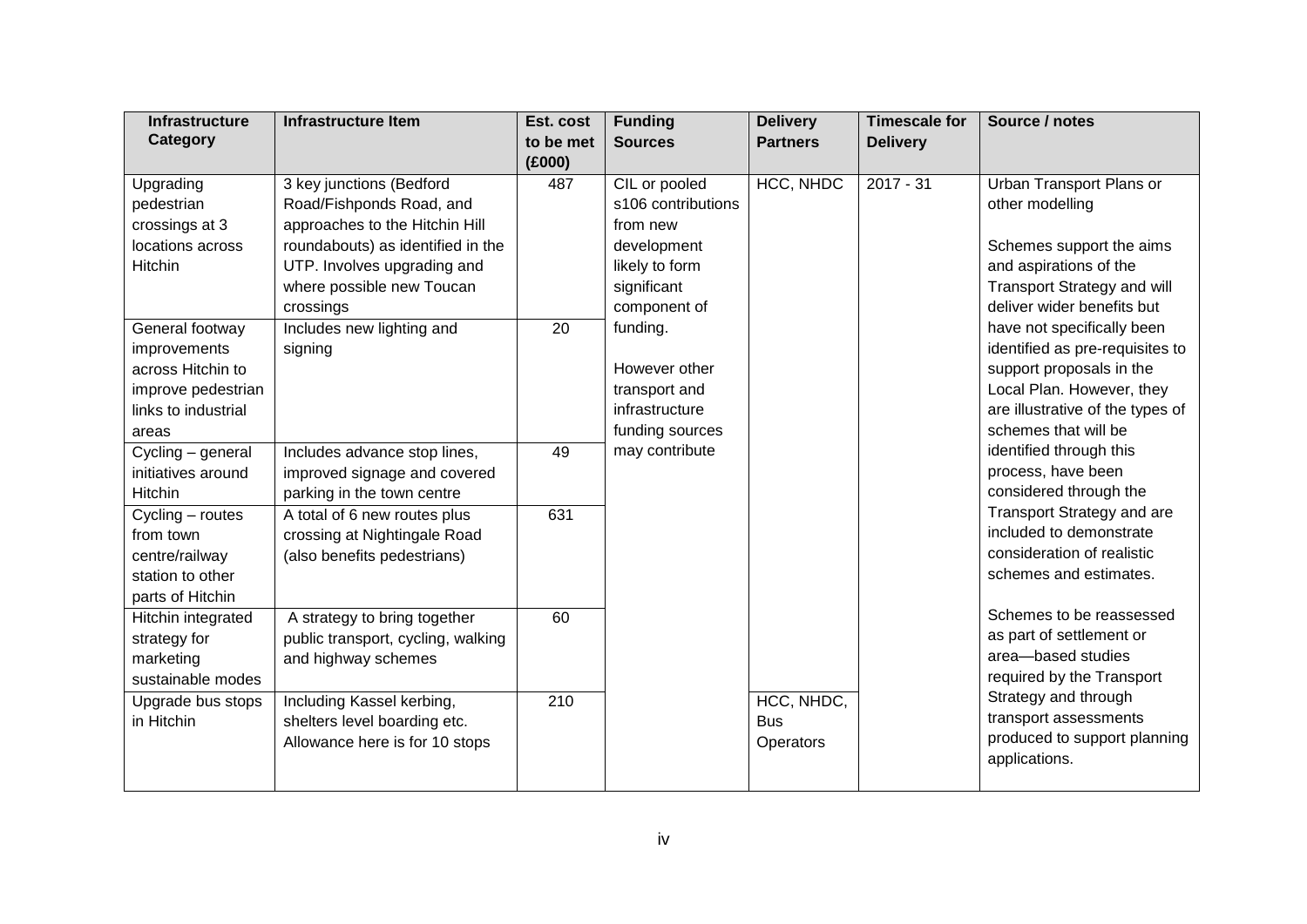| <b>Infrastructure</b> | <b>Infrastructure Item</b>         | Est. cost     | <b>Funding</b> | <b>Delivery</b> | <b>Timescale for</b> | Source / notes |
|-----------------------|------------------------------------|---------------|----------------|-----------------|----------------------|----------------|
| Category              |                                    | to be met     | <b>Sources</b> | <b>Partners</b> | <b>Delivery</b>      |                |
| Traffic calming       | To reduce vehicle speeds           | (E000)<br>110 | As above       | HCC, NHDC       | $2017 - 31$          | As above       |
| measures on           |                                    |               |                |                 |                      |                |
| Stotfold Road         |                                    |               |                |                 |                      |                |
| Hitchin               |                                    |               |                |                 |                      |                |
| Improve signalised    | 4 key junctions identified: In the | 100           |                |                 |                      |                |
| junctions and         | UTP 1. Cadwell Lane /              |               |                |                 |                      |                |
| pedestrian phasing    | Woolgrove Road / Grove Road /      |               |                |                 |                      |                |
| in Hitchin            | Wilbury Way; 2. A505               |               |                |                 |                      |                |
|                       | Cambridge Road / Woolgrove         |               |                |                 |                      |                |
|                       | Road; 3. Bancroft / Hermitage      |               |                |                 |                      |                |
|                       | Road; 4. Queen Street /            |               |                |                 |                      |                |
|                       | Hermitage Road)                    |               |                |                 |                      |                |
| Improved road         | Tackling poor signage              | 140           |                |                 |                      |                |
| signage throughout    |                                    |               |                |                 |                      |                |
| Hitchin               |                                    |               |                |                 |                      |                |
| Junction              | To deal with capacity issues       | 50            |                |                 |                      |                |
| improvements          | along these routes in the town     |               |                |                 |                      |                |
| along the             |                                    |               |                |                 |                      |                |
| A505/A602 corridor    |                                    |               |                |                 |                      |                |
| Hitchin               |                                    |               |                |                 |                      |                |
| Improve Caldwell      | Safety improvements                | 126           |                |                 |                      |                |
| Lane junction         |                                    |               |                |                 |                      |                |
| Hitchin               |                                    |               |                |                 |                      |                |
| Investigation of      | To determine whether traffic       | 154           |                |                 |                      |                |
| vehicle speeds        | calming measures are required      |               |                |                 |                      |                |
| Hitchin               |                                    |               |                |                 |                      |                |
| Shared surface        | 3 roads (Hermitage Road, Brand     | 1100          |                |                 |                      |                |
| scheme for Hitchin    | Street and Bancroft) identified    |               |                |                 |                      |                |
| town centre           | for partial/total space sharing    |               |                |                 |                      |                |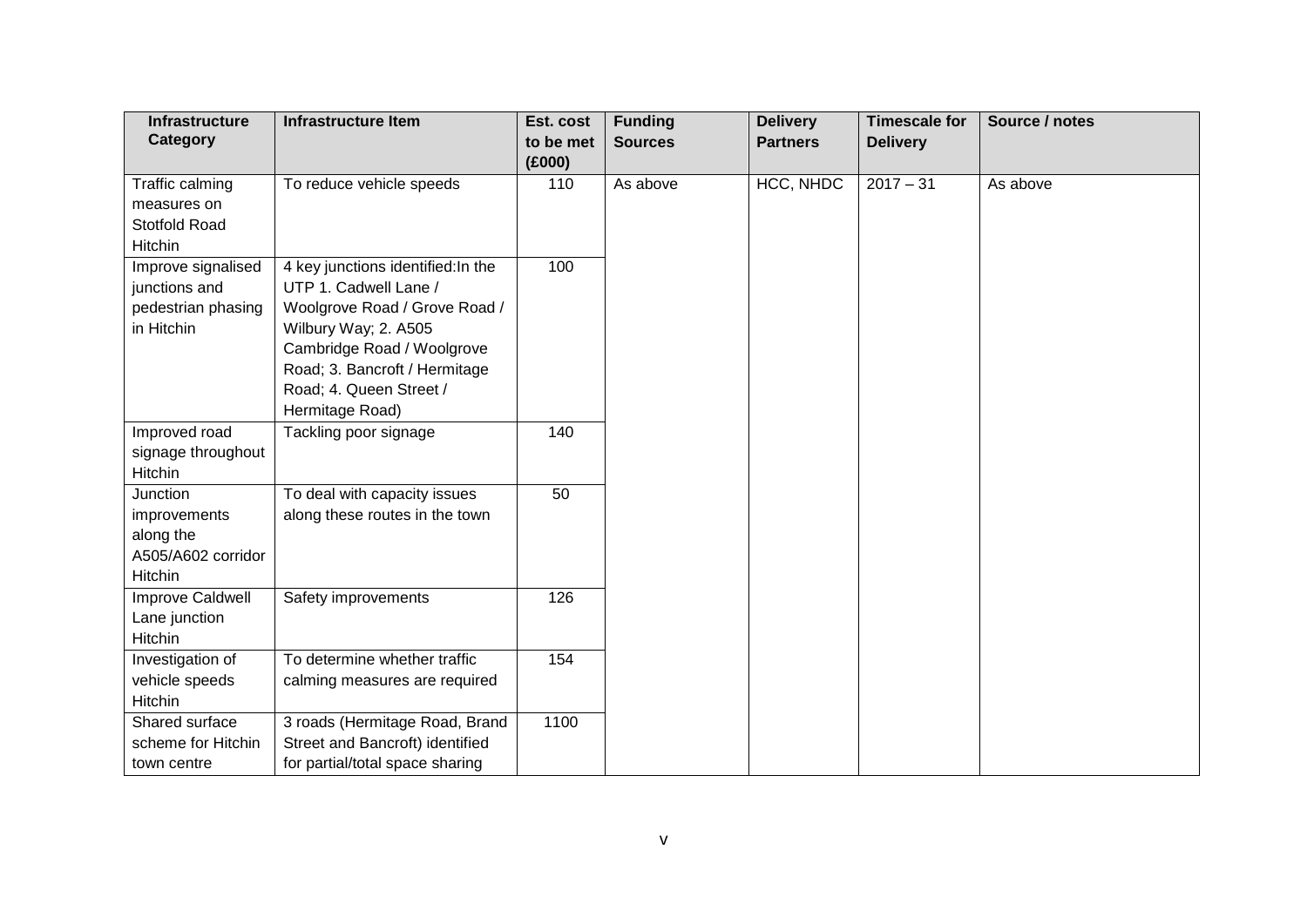| <b>Infrastructure</b><br>Category | <b>Infrastructure Item</b>      | Est. cost<br>to be met | <b>Funding</b><br><b>Sources</b> | <b>Delivery</b><br><b>Partners</b> | <b>Timescale for</b><br><b>Delivery</b> | Source / notes |
|-----------------------------------|---------------------------------|------------------------|----------------------------------|------------------------------------|-----------------------------------------|----------------|
|                                   |                                 | (E000)                 |                                  |                                    |                                         |                |
| Car park real time                | Matrix to identify available    | 68                     | As above                         | HCC, NHDC                          | $2017 - 31$                             | As above       |
| information Hitchin               | spaces                          |                        |                                  |                                    |                                         |                |
| Promotion of bus                  | Involves promotional campaign   | 20                     |                                  | HCC, NHDC,                         |                                         |                |
| shuttle to Lister                 | to increase awareness           |                        |                                  | <b>Bus</b>                         |                                         |                |
| Hospital from                     |                                 |                        |                                  | Operators                          |                                         |                |
| Letchworth and                    |                                 |                        |                                  |                                    |                                         |                |
| <b>Baldock</b>                    |                                 |                        |                                  |                                    |                                         |                |
| Letchworth Station                | Segregation of activities,      | 500                    |                                  | HCC, NHDC,                         |                                         |                |
| forecourt                         | increased cycle provision,      |                        |                                  | <b>Network Rail</b>                |                                         |                |
| improvements                      | improved crossings              |                        |                                  |                                    |                                         |                |
| Leys                              | Improving existing arrangements | 405                    |                                  | HCC, NHDC                          |                                         |                |
| Avenue/Gernon                     | and enhancing traffic flows     |                        |                                  |                                    |                                         |                |
| Road/Town Centre                  |                                 |                        |                                  |                                    |                                         |                |
| signing Letchworth                |                                 |                        |                                  |                                    |                                         |                |
| Speed limit                       | Improved road markings          | 4                      |                                  |                                    |                                         |                |
| compliance Wilbury                |                                 |                        |                                  |                                    |                                         |                |
| Road (west of                     |                                 |                        |                                  |                                    |                                         |                |
| Cowslip Hill)                     |                                 |                        |                                  |                                    |                                         |                |
| Letchworth                        |                                 |                        |                                  |                                    |                                         |                |
| <b>Clothall Road</b>              | Promotion of safer routes to    | 30                     |                                  |                                    |                                         |                |
| <b>Baldock</b>                    | school                          |                        |                                  |                                    |                                         |                |
| Cycling - routes                  | A total of 8 routes plus major  | 1770                   |                                  |                                    |                                         |                |
| from town                         | new crossings                   |                        |                                  |                                    |                                         |                |
| centres/railway                   |                                 |                        |                                  |                                    |                                         |                |
| station to other                  |                                 |                        |                                  |                                    |                                         |                |
| parts of                          |                                 |                        |                                  |                                    |                                         |                |
| Letchworth/Baldoc                 |                                 |                        |                                  |                                    |                                         |                |
| k and other routes                |                                 |                        |                                  |                                    |                                         |                |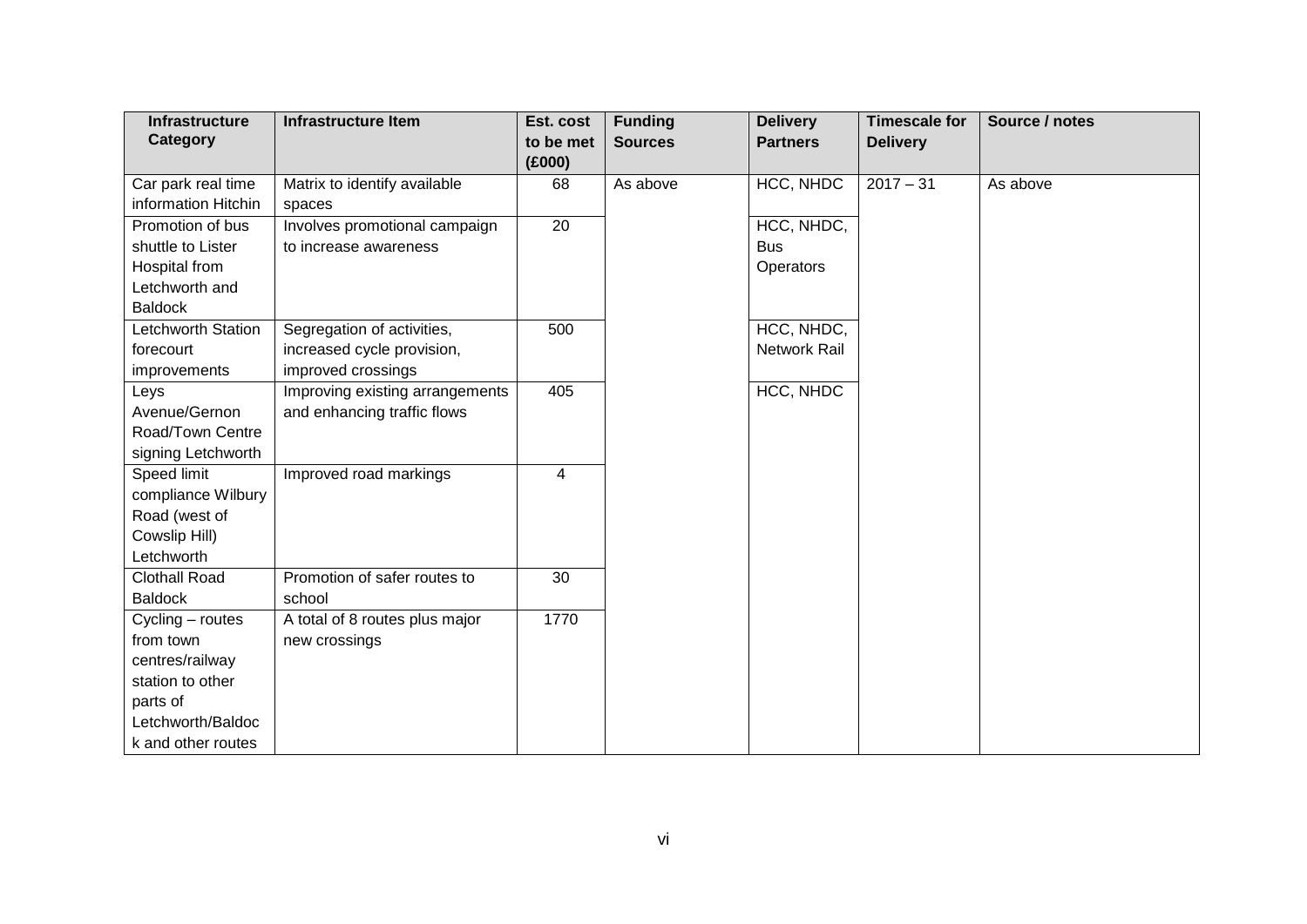| <b>Infrastructure</b> | <b>Infrastructure Item</b>     | Est. cost | <b>Funding</b> | <b>Delivery</b> | <b>Timescale for</b> | Source / notes |
|-----------------------|--------------------------------|-----------|----------------|-----------------|----------------------|----------------|
| Category              |                                | to be met | <b>Sources</b> | <b>Partners</b> | <b>Delivery</b>      |                |
|                       |                                | (E000)    |                |                 |                      |                |
| Letchworth and        | Supply and demand issues       | 100       | As above       | HCC, NHDC       | $2017 - 31$          | As above       |
| <b>Baldock Town</b>   | between commuters/residents,   |           |                |                 |                      |                |
| Centre parking        | charging structures etc        |           |                |                 |                      |                |
| review                |                                |           |                |                 |                      |                |
| Crossing north of     | Pelican crossing proposed      | 80        |                |                 |                      |                |
| railway station       |                                |           |                |                 |                      |                |
| Royston               |                                |           |                |                 |                      |                |
| Royston Town          | Three town centre enhancement  | 468       |                |                 |                      |                |
| Centre                | schemes                        |           |                |                 |                      |                |
| Railway crossing      | Improvements in crossing from  | 18        |                |                 |                      |                |
| improvements          | <b>Green Drift to South</b>    |           |                |                 |                      |                |
| Royston               | Close/Orchard Road             |           |                |                 |                      |                |
| Completion of final   | Various proposals to link work | 400       |                |                 |                      |                |
| phase of town-wide    | undertaken to date with        |           |                |                 |                      |                |
| cycling network       | southern half of Royston and   |           |                |                 |                      |                |
| Royston               | A505                           |           |                |                 |                      |                |
| A505 N of Royston     | Cycling improvements along and | 190       |                |                 |                      |                |
|                       | across the A 505               |           |                |                 |                      |                |
| Toucan crossing       | New crossing facility          | 24        |                |                 |                      |                |
| Newmarket Road        |                                |           |                |                 |                      |                |
| Royston               |                                |           |                |                 |                      |                |
| Bus infrastructure    | Improvements to bus            | 15        |                | HCC, NHDC,      |                      |                |
| Royston               | infrastructure including bus   |           |                | <b>Bus</b>      |                      |                |
|                       | stops throughout Royston       |           |                | Operators       |                      |                |
| Promotion and co-     | Aim would be to increase bus   | 40        |                | HCC, NHDC       |                      |                |
| ordination of bus     | mode share                     |           |                |                 |                      |                |
| services including    |                                |           |                |                 |                      |                |
| to outlying areas     |                                |           |                |                 |                      |                |
| Royston               |                                |           |                |                 |                      |                |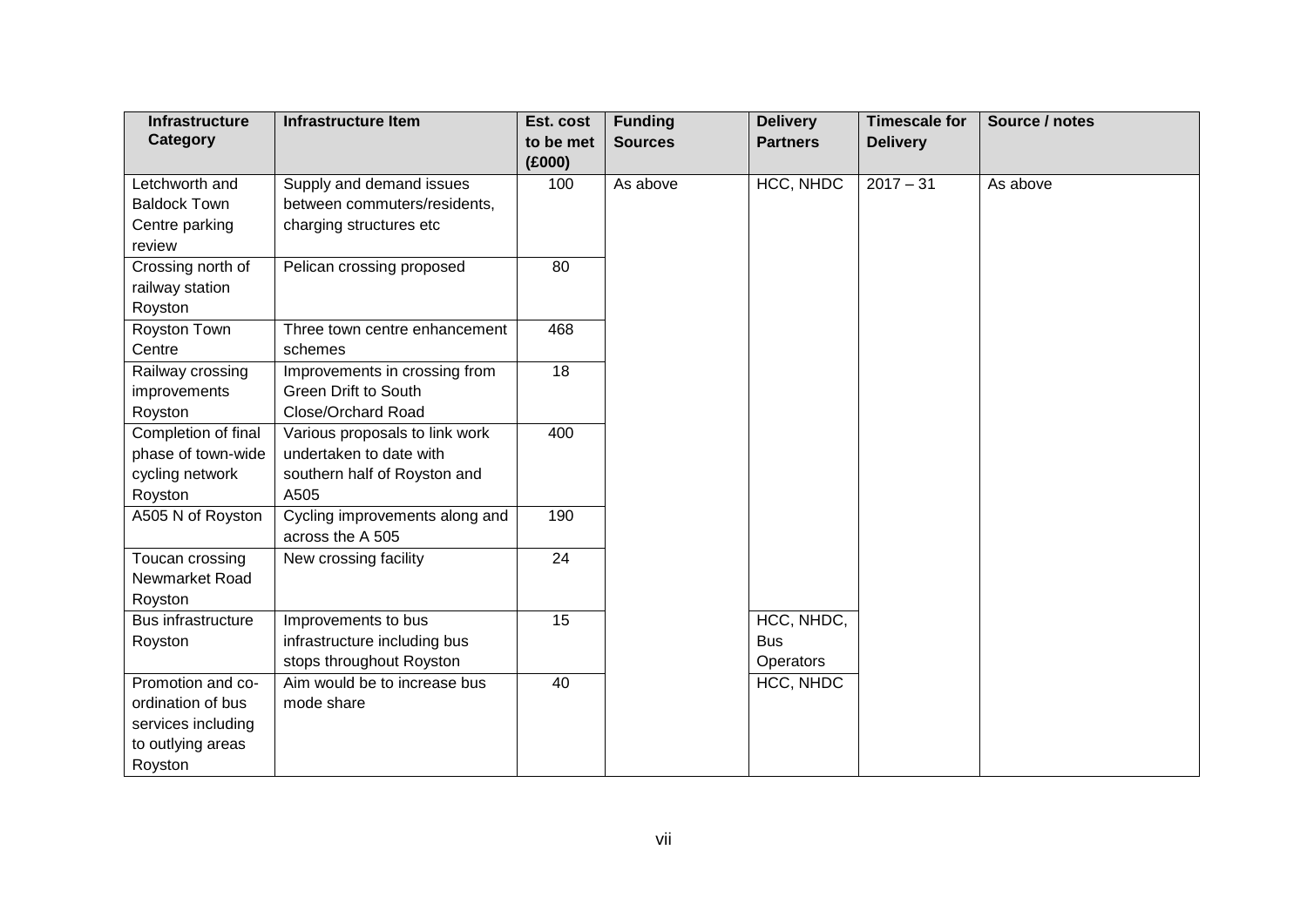| <b>Infrastructure</b>   | <b>Infrastructure Item</b>      | Est. cost | <b>Funding</b> | <b>Delivery</b> | <b>Timescale for</b> | Source / notes                |
|-------------------------|---------------------------------|-----------|----------------|-----------------|----------------------|-------------------------------|
| Category                |                                 | to be met | <b>Sources</b> | <b>Partners</b> | <b>Delivery</b>      |                               |
|                         |                                 | (E000)    |                |                 |                      |                               |
| <b>Enhanced Royston</b> | Short term enhancements         | 150       | As above       | HCC, NHDC       | 2017-31              | As above                      |
| bus station             | pending potential longer terms  |           |                |                 |                      |                               |
|                         | redevelopment                   |           |                |                 |                      |                               |
| Old North Road          | Modifications of road from York | 90        |                |                 |                      |                               |
| modifications           | Way roundabout to A505          |           |                |                 |                      |                               |
| Royston                 | roundabout                      |           |                |                 |                      |                               |
| Traffic calming         | Green Drift, Tannery Drift and  | 60        |                |                 |                      |                               |
| measures Royston        | Newmarket Road area             |           |                |                 |                      |                               |
| Review town             | Signage, pricing, controls etc  | 20        |                |                 |                      |                               |
| centre parking          |                                 |           |                |                 |                      |                               |
| Royston                 |                                 |           |                |                 |                      |                               |
| Sustainable             | All sustainable passenger       | 50        |                |                 |                      |                               |
| transport               | transport modes                 |           |                |                 |                      |                               |
| promotional             |                                 |           |                |                 |                      |                               |
| activities Royston      |                                 |           |                |                 |                      |                               |
| Highway and traffic     | 'Monitor and manage' fund for   | 3,564     | As above       | HCC, NHDC,      | 2017-31              | Balance of funding identified |
| management              | additional highway safety and   |           |                | neighbouring    |                      | through Transport Strategy    |
| measures                | traffic management measures     |           |                | authorities     |                      | once illustrative schemes     |
| Public transport        | 'Monitor and manage' fund for   | 2,565     |                |                 |                      | above deducted.               |
| measures                | additional public transport     |           |                |                 |                      |                               |
|                         | measures                        |           |                |                 |                      | Schemes to be identified /    |
| Walking, cycling        | 'Monitor and manage' fund for   | 2,886     |                |                 |                      | developed through             |
| and behavioural         | additional measures to promote  |           |                |                 |                      | settlement or area-based      |
| change measures         | travel by sustainable modes     |           |                |                 |                      | studies required by the       |
| Parking measures        | 'Monitor and manage' fund to    | 112       |                |                 |                      | <b>Transport Strategy and</b> |
|                         | address parking issues          |           |                |                 |                      | through transport             |
|                         |                                 |           |                |                 |                      | assessments produced to       |
|                         |                                 |           |                |                 |                      | support planning              |
|                         |                                 |           |                |                 |                      | applications.                 |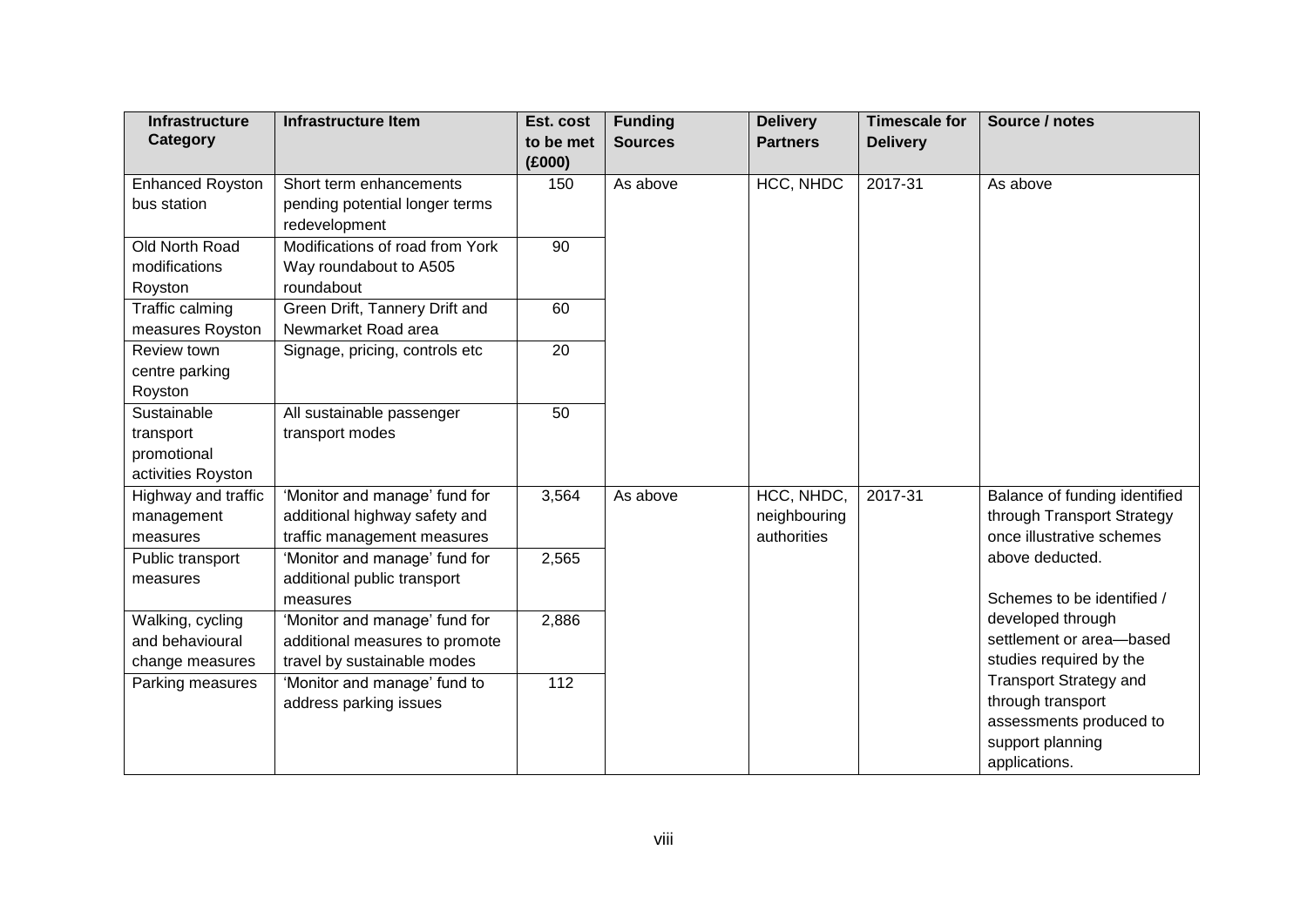| <b>Infrastructure</b><br>Category | <b>Infrastructure Item</b>         | Est. cost<br>to be met | <b>Funding</b><br><b>Sources</b> | <b>Delivery</b><br><b>Partners</b> | <b>Timescale for</b><br><b>Delivery</b> | Source / notes                |
|-----------------------------------|------------------------------------|------------------------|----------------------------------|------------------------------------|-----------------------------------------|-------------------------------|
|                                   |                                    | (E000)                 |                                  |                                    |                                         |                               |
| Cycleways on                      | New cycleways associated with      |                        |                                  |                                    |                                         | Key infrastructure provision  |
| principal interior                | major new development (10.8km      | 0                      | S278 / S106                      | HCC, NHDC                          | 2017-26                                 | for housing sites. Assumed    |
| routes of housing                 | from the 7 largest schemes)        |                        |                                  |                                    |                                         | to be Included within site    |
| sites                             |                                    |                        |                                  |                                    |                                         | preparation and delivery      |
| Multi-modal                       | Bridge crossing for road, cycles   | $\mathbf 0$            |                                  |                                    |                                         | costs with no outstanding     |
| crossing of railway               | and pedestrians as part of         |                        |                                  |                                    |                                         | funding requirement.          |
| line at Baldock                   | proposed northern link road        |                        |                                  |                                    |                                         |                               |
| Northern link road                | Key road link through North of     | 0                      |                                  |                                    |                                         |                               |
| connection A507 /                 | <b>Baldock site</b>                |                        |                                  |                                    |                                         |                               |
| A505, Baldock                     |                                    |                        |                                  |                                    |                                         |                               |
| Southern link road                | Key road link through sites to     | $\Omega$               |                                  |                                    |                                         |                               |
| connection B656 /                 | south of Baldock                   |                        |                                  |                                    |                                         |                               |
| A507, Baldock                     |                                    |                        |                                  |                                    |                                         |                               |
| Pedestrian and                    | Additional crossings to facilitate | 0                      |                                  |                                    |                                         |                               |
| cycle crossings of                | access between areas of the        |                        |                                  |                                    |                                         |                               |
| railway line at                   | town                               |                        |                                  |                                    |                                         |                               |
| <b>Baldock</b>                    |                                    |                        |                                  |                                    |                                         |                               |
| <b>Education</b>                  |                                    |                        |                                  |                                    |                                         |                               |
| <b>Early Years</b>                | 6 new children's centres or        | 2,750                  | <b>S106, CIL</b>                 | Academy,                           | $3 - 2022 - 26$                         |                               |
|                                   | equivalent provision               |                        |                                  | Free School,                       | $3 - 2027 - 31$                         |                               |
|                                   |                                    |                        |                                  | <b>HCC</b>                         |                                         |                               |
| Primary education,                | 6FE of primary school provision    | 102,250                | <b>S106, CIL</b>                 | Academy,                           | 2017-31                                 | Trigger points for new        |
| <b>Baldock SPPA</b>               | north of Baldock (site BA1)        |                        |                                  | Free School,                       |                                         | provision to be determined    |
| Primary education,                | Primary school at Highover         |                        |                                  | <b>HCC</b>                         |                                         | through planning applications |
| <b>Hitchin SPPA</b>               | Farm (HT1)                         |                        |                                  |                                    |                                         |                               |
| Primary education,                | Potential primary school           |                        |                                  |                                    |                                         | Future demand monitored by    |
| <b>Hitchin SPPA</b>               | provision at Bedford Road,         |                        |                                  |                                    |                                         | HCC on an annual basis        |
|                                   | Ickleford (IC3)                    |                        |                                  |                                    |                                         |                               |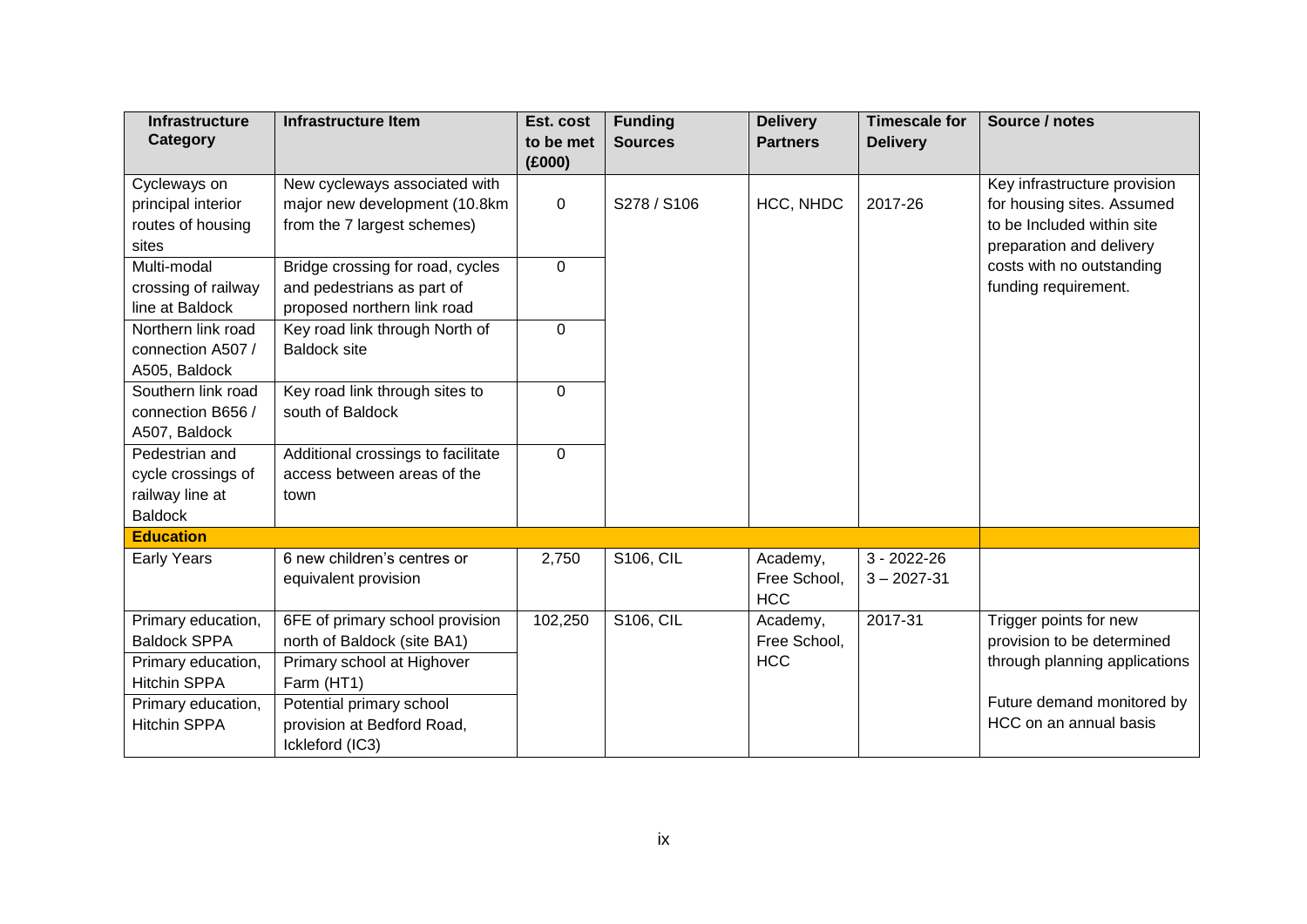| <b>Infrastructure</b> | <b>Infrastructure Item</b>          | Est. cost | <b>Funding</b>   | <b>Delivery</b> | <b>Timescale for</b> | Source / notes |
|-----------------------|-------------------------------------|-----------|------------------|-----------------|----------------------|----------------|
| Category              |                                     | to be met | <b>Sources</b>   | <b>Partners</b> | <b>Delivery</b>      |                |
|                       |                                     | (E000)    |                  |                 |                      |                |
| Primary education,    | Potential primary school            |           |                  |                 |                      |                |
| <b>Hitchin SPPA</b>   | provision south of Little           |           |                  |                 |                      |                |
|                       | Wymondley (WY1)                     |           |                  |                 |                      |                |
| Primary education,    | 2FE primary school north of         |           |                  |                 |                      |                |
| Letchworth SPPA       | Letchworth (LG1)                    |           |                  |                 |                      |                |
| Primary education,    | 1FE lower school at Ivy Farm,       |           |                  |                 |                      |                |
| Royston SPPA          | Royston (RY1)                       |           |                  |                 |                      |                |
| Primary education,    | Potential primary school            |           |                  |                 |                      |                |
| Royston SPPA          | provision on reserve school site    |           |                  |                 |                      |                |
|                       | at Barkway                          |           |                  |                 |                      |                |
| Primary education,    | <b>Expansion of existing Middle</b> |           |                  |                 |                      |                |
| Royston SPPA          | School provision                    |           |                  |                 |                      |                |
| Primary education,    | Primary school provision north      |           |                  |                 |                      |                |
| Stevenage SPPA        | of Stevenage (NS1)                  |           |                  |                 |                      |                |
| Primary education,    | 2FE primary school north-east of    |           |                  |                 |                      |                |
| Stevenage SPPA        | Great Ashby (GA2)                   |           |                  |                 |                      |                |
| Primary education,    | 1FE primary school provision at     |           |                  |                 |                      |                |
| Stevenage SPPA        | Gypsy Lane, Knebworth (KB2)         |           |                  |                 |                      |                |
| Primary education,    | 1FE primary school provision at     |           |                  |                 |                      |                |
| Welwyn SPPA           | Codicote (CD5)                      |           |                  |                 |                      |                |
| Primary education,    | Expansion of existing primary       |           |                  |                 |                      |                |
| district wide         | schools to meet residual            |           |                  |                 |                      |                |
|                       | demand                              |           |                  |                 |                      |                |
| Secondary             | Expansion of Knights Templar        | 84,980    | <b>S106, CIL</b> | Academy,        | 2023-28              |                |
| education, Baldock    | by 1FE or establish new school      |           |                  | Free School,    |                      |                |
| <b>SPPA</b>           |                                     |           |                  | <b>HCC</b>      |                      |                |
| Secondary             | 6FE - 8FE secondary school          |           |                  |                 | 2023-28 or           |                |
| education, Baldock    | North of Baldock                    |           |                  |                 | <b>After 2028</b>    |                |
| <b>SPPA</b>           |                                     |           |                  |                 |                      |                |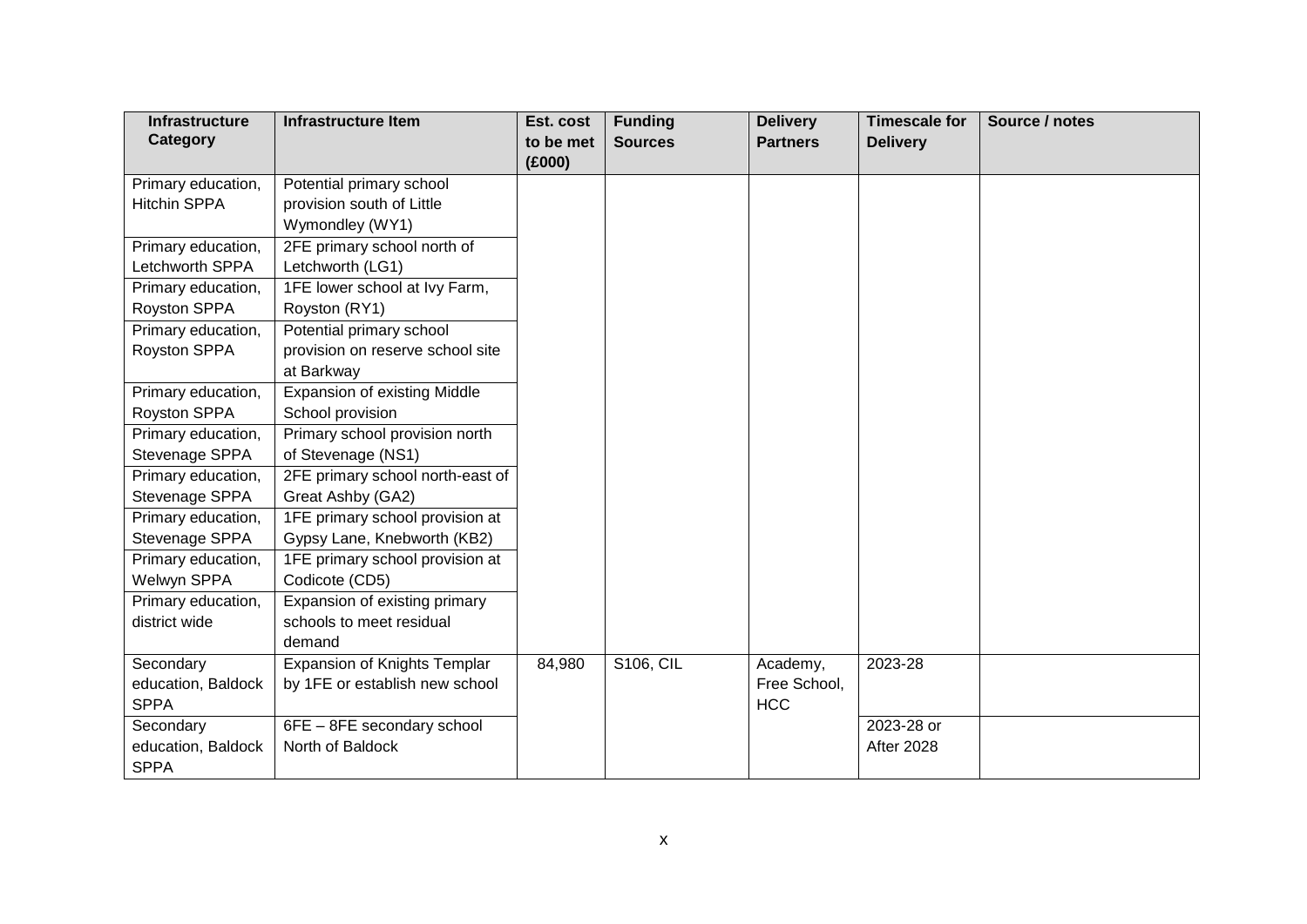| <b>Infrastructure</b> | <b>Infrastructure Item</b>           | Est. cost | <b>Funding</b>   | <b>Delivery</b> | <b>Timescale for</b> | Source / notes                  |
|-----------------------|--------------------------------------|-----------|------------------|-----------------|----------------------|---------------------------------|
| Category              |                                      | to be met | <b>Sources</b>   | <b>Partners</b> | <b>Delivery</b>      |                                 |
|                       |                                      | (E000)    |                  |                 |                      |                                 |
| Secondary             | Expansion of Hitchin Boys and        |           |                  |                 | 2017-2021            | Permissions granted to meet     |
| education, Hitchin    | Hitchin Girls schools by 1.5FE       |           |                  |                 |                      | existing need                   |
| <b>SPPA</b>           | each                                 |           |                  |                 |                      |                                 |
| Secondary             | Expansion of the The Priory          |           |                  |                 | 1FE by 2023          |                                 |
| education, Hitchin    | School by 2FE                        |           |                  |                 | 1FE by 2028          |                                 |
| <b>SPPA</b>           |                                      |           |                  |                 |                      |                                 |
| Secondary             | 4FE secondary provision at East      |           |                  |                 | 1FE by 2028          |                                 |
| education, Hitchin    | of Luton                             |           |                  |                 | 3FE after 2028       |                                 |
| <b>SPPA</b>           |                                      |           |                  |                 |                      |                                 |
| Secondary             | 2FE of additional secondary          |           |                  |                 | <b>After 2028</b>    | Potential to accommodate        |
| education, Hitchin    | provision                            |           |                  |                 |                      | this requirement East of        |
| <b>SPPA</b>           |                                      |           |                  |                 |                      | Luton                           |
| Secondary             | <b>Expansion of Fearnhill School</b> |           |                  |                 | <b>After 2028</b>    |                                 |
| education,            |                                      |           |                  |                 |                      |                                 |
| Letchworth SPPA       |                                      |           |                  |                 |                      |                                 |
| Secondary             | Expansion of Meridian Upper          |           |                  |                 | <b>After 2028</b>    |                                 |
| education, Royston    | School                               |           |                  |                 |                      |                                 |
| <b>SPPA</b>           |                                      |           |                  |                 |                      |                                 |
| Secondary             | Expansion of existing schools        |           | <b>S106, CIL</b> | Academy,        | 2017-2028            | Provision to be phased in       |
| education,            | and re-opening of Barnwell East      |           |                  | Free School,    |                      | response to demand from         |
| Stevenage SPPA        | (all within Stevenage)               |           |                  | HCC, SBC,       |                      | new development                 |
| Secondary             | 8FE of additional secondary          |           |                  | <b>EHDC</b>     | <b>After 2028</b>    |                                 |
| education,            | provision                            |           |                  |                 |                      | Plan identifies potential sites |
| Stevenage SPPA        |                                      |           |                  |                 |                      | north-east of Stevenage and     |
|                       |                                      |           |                  |                 |                      | at Knebworth each capable       |
|                       |                                      |           |                  |                 |                      | of supporting 4FE               |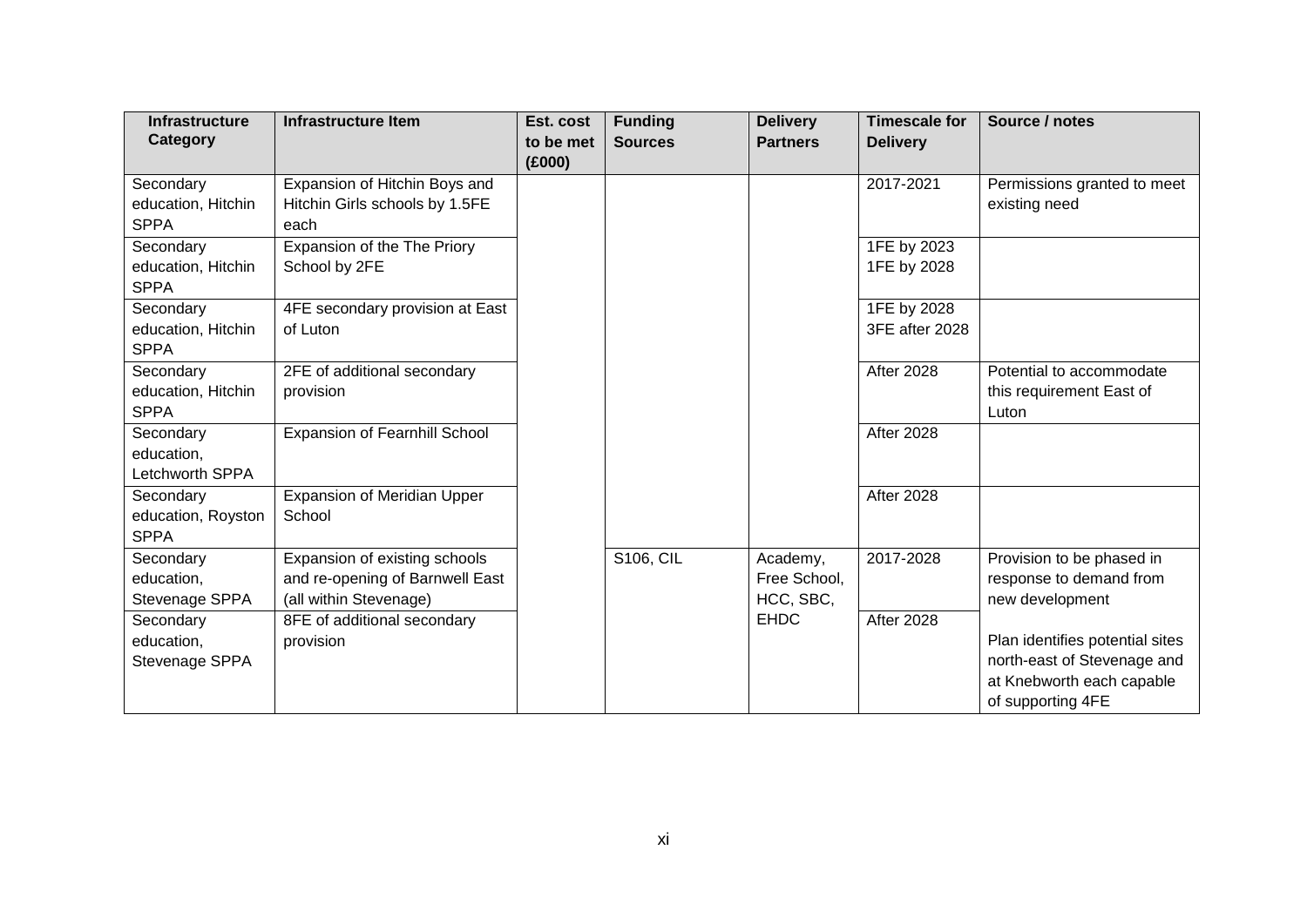| <b>Infrastructure</b>        | <b>Infrastructure Item</b>         | Est. cost | <b>Funding</b>     | <b>Delivery</b>               | <b>Timescale for</b>         | Source / notes                                   |
|------------------------------|------------------------------------|-----------|--------------------|-------------------------------|------------------------------|--------------------------------------------------|
| Category                     |                                    | to be met | <b>Sources</b>     | <b>Partners</b>               | <b>Delivery</b>              |                                                  |
|                              |                                    | (E000)    |                    |                               |                              |                                                  |
| <b>Health</b>                |                                    |           |                    |                               |                              |                                                  |
| <b>GP Provision</b>          | Accommodation                      |           |                    | GP practices,                 | 3 GPs by                     |                                                  |
|                              | (surgeries/clinics) for an         | 8,560     | s106, CIL          | reimbursed                    | 2021, 7 in                   |                                                  |
|                              | additional 17 GPs                  |           |                    | by NHS                        | $2022 - 26, 7$ in            |                                                  |
|                              |                                    |           |                    | England                       | $2027 - 31$                  |                                                  |
| Acute secondary              | Additional premises/facilities for |           |                    | Healthcare                    | 17 % of new                  | IDP notes that large scale                       |
| care                         | Acute secondary care services      | 35,885    | s106, CIL, DfH     | providers incl<br>NHS Trusts, | provision by<br>2021, 44% in | secondary healthcare<br>expansion / improvements |
| Mental health                | Additional premises/facilities for |           |                    | SBC,                          | $2022 - 26$                  | are often directly funded by                     |
| secondary care               | Mental Health secondary care       | 2,794     |                    | Cambridge                     | 39% in 2027 -                | central Government                               |
|                              | services                           |           |                    | <b>City Council</b>           | 31                           |                                                  |
|                              |                                    |           |                    |                               |                              |                                                  |
| Community                    | Community secondary care           | 3,760     |                    |                               |                              |                                                  |
| secondary care               | services                           |           |                    |                               |                              |                                                  |
|                              |                                    |           |                    |                               |                              |                                                  |
|                              |                                    |           |                    |                               |                              |                                                  |
| <b>Social Infrastructure</b> |                                    |           |                    |                               |                              |                                                  |
| Indoor sports halls          | New provision - equivalent of 10   | 2,895     | NHDC, private      | NHDC,                         | 2 court                      | Options for secured                              |
|                              | badminton courts                   |           | finance, CIL, s106 | private                       | equivalents by               | community use of sports                          |
|                              |                                    |           |                    | operators,                    | $2021, 52022 -$              | facilities on education sites to                 |
|                              |                                    |           |                    | Academy,                      | 26, 4 2027 -                 | be explored                                      |
|                              |                                    |           |                    | Free School,                  | 31                           |                                                  |
|                              |                                    |           |                    | <b>HCC</b>                    |                              |                                                  |
| Swimming                     | New facilities - equivalent of     | 4,965     | NHDC, private      | NHDC,                         | 2022-26                      | Cost is for a 6 lane pool                        |
|                              | 6.26 lanes (332.52 sq.m. of        |           | finance            | private                       |                              |                                                  |
|                              | additional water space)            |           |                    | operators                     |                              |                                                  |
| Community                    | 3 new community centres            | 3,000     | <b>CIL, s106</b>   | <b>NHDC</b>                   | 3 in 2027 - 31               |                                                  |
| facilities                   |                                    |           |                    |                               |                              |                                                  |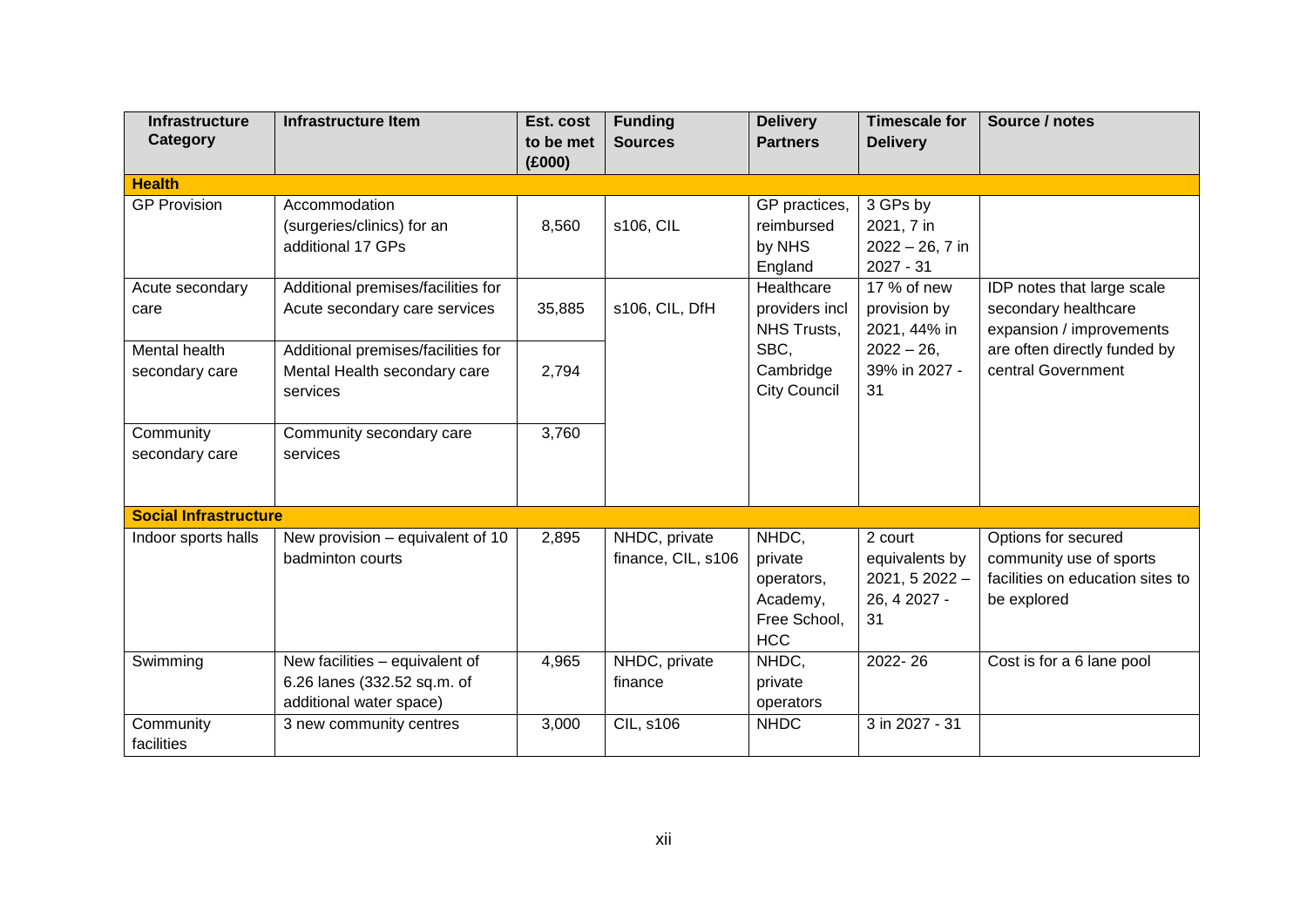| <b>Infrastructure</b>       | <b>Infrastructure Item</b>     | Est. cost | <b>Funding</b>   | <b>Delivery</b> | <b>Timescale for</b> | Source / notes |
|-----------------------------|--------------------------------|-----------|------------------|-----------------|----------------------|----------------|
| Category                    |                                | to be met | <b>Sources</b>   | <b>Partners</b> | <b>Delivery</b>      |                |
|                             |                                | (E000)    |                  |                 |                      |                |
| Community                   | General fund for the           | 3,000     | <b>CIL, s106</b> | <b>NHDC</b>     | £0.5m by             |                |
| facilities                  | refurbishment/expansion of     |           |                  |                 | 2021, £1.3m          |                |
|                             | other community centres        |           |                  |                 | $2022 - 26$ ,        |                |
|                             |                                |           |                  |                 | £1.2m by 2027        |                |
|                             |                                |           |                  |                 | $-31$                |                |
| Community                   | Refurbishment of Royston Town  | 650       | <b>CIL, s106</b> | <b>NHDC</b>     | $2022 - 26$          |                |
| facilities                  | Hall                           |           |                  |                 |                      |                |
| <b>Emergency Services</b>   |                                |           |                  |                 |                      |                |
| Emergency                   | Safer Neighbourhood Team       | 150       | <b>CIL, s106</b> | <b>Herts</b>    | $2022 - 26$          |                |
| <b>Services</b>             | Base                           |           |                  | Constabulary    |                      |                |
|                             |                                |           |                  | / Police and    |                      |                |
|                             |                                |           |                  | Crime           |                      |                |
|                             |                                |           |                  | Commission      |                      |                |
|                             |                                |           |                  | er              |                      |                |
| <b>Green Infrastructure</b> |                                |           |                  |                 |                      |                |
| Green                       | Improvements to 7 Churchyards  |           |                  |                 |                      |                |
| Infrastructure              | and cemeteries                 | 220       | <b>NHDC</b>      | <b>NHDC</b>     | $2017 - 21$          |                |
| Green                       | Improvements and               |           |                  |                 |                      |                |
| Infrastructure              | enhancements (including        | 500       | <b>NHDC</b>      | <b>NHDC</b>     | $2017 - 21$          |                |
|                             | improved accessibility) to 18  |           |                  |                 |                      |                |
|                             | allotment sites                |           |                  |                 |                      |                |
| Green                       | Renovations and improvements   |           |                  |                 |                      |                |
| Infrastructure              | to 7 outdoor play sites        | 384       | <b>NHDC</b>      | <b>NHDC</b>     | $2017 - 21$          |                |
| Green                       | Improvements/new changing      |           |                  |                 |                      |                |
| Infrastructure              | rooms/pavilions for 11 outdoor | 420       | <b>NHDC</b>      | <b>NHDC</b>     | $2017 - 21$          |                |
|                             | sports facilities              |           |                  |                 |                      |                |